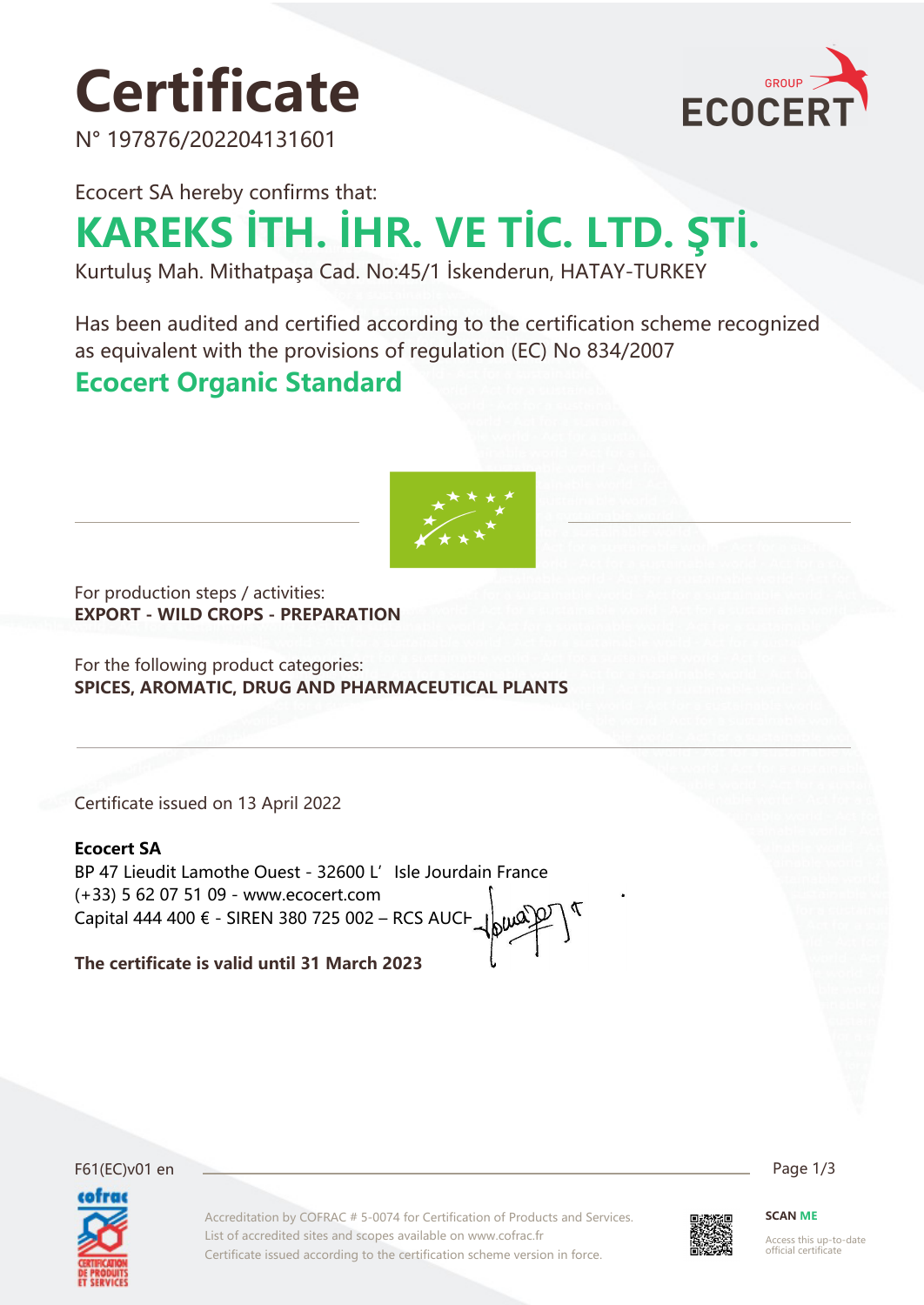## **Annex to the certificate**



N° 197876/202204131601

### **KAREKS İTH. İHR. VE TİC. LTD. ŞTİ.**

Ecocert Organic Standard recognized as equivalent with the provisions of regulation (EC) No 834/2007

#### Products certified:

| <b>PRODUCT</b>                                                           | <b>DEFINED AS</b> |
|--------------------------------------------------------------------------|-------------------|
| > Licorice root (Cut, Stick, Fiber)                                      | Organic           |
| > Licorice root (Grounded Tea, Powder, Dust, Fine cut, Tea bag cut)      | Organic           |
| > Licorice root (Natural)                                                | Organic           |
| > Licorice root (Peeled and Grounded Tea, Powder, Dust, Peeled fine cut, | Organic           |
| Peeled tea bag cut)                                                      |                   |
| > Licorice root (Peeled and Grounded)                                    | Organic           |
| > Licorice root (Peeled Cut, Stick, Fiber)                               | Organic           |
| > Licorice root (Peeled)                                                 | Organic           |

Certificate issued on 13 April 2022

#### **The certificate is valid until 31 March 2023**

#### **Ecocert SA**

BP 47 Lieudit Lamothe Ouest - 32600 L' Isle Jourdain France (+33) 5 62 07 51 09 - www.ecocert.com Capital 444 400 € - SIREN 380 725 002 – RCS AUCH

F61(EC)v01 en Page 2/3 cofrac

Accreditation by COFRAC # 5-0074 for Certification of Products and Services. List of accredited sites and scopes available on www.cofrac.fr Certificate issued according to the certification scheme version in force.



**SCAN ME**

Access this up-to-date official certificate